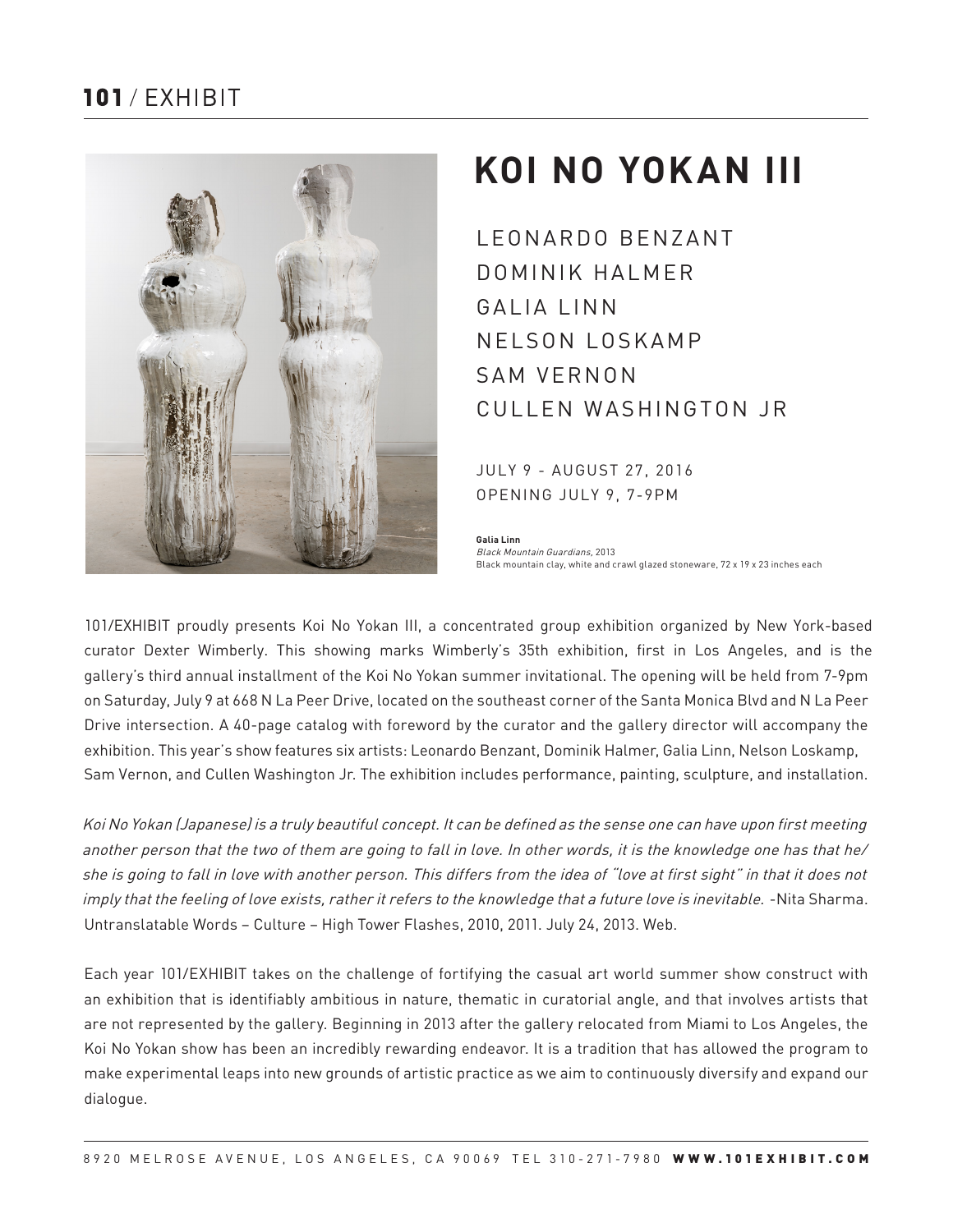# $101$  / FXHIBIT

More importantly, KNY is an annual exhibition that - if there is a recurring element - is primarily concerned with relationships and the human connection. The participants each year are artists the gallery has been aware of for some time prior to each show, and through the exhibition, we explore the potential of collaboration. Representational relationships have developed on account of the exhibition that exist to this day. For instance, this year's show is curated by Dexter Wimberly - a close friend of Micah Ganske and Colette Robbins – two gallery artists who exhibited during the previous two respective KNYs. After the introduction was made and witnessing Wimberly's spirited approach to curation, the gallery gladly invited him to exercise a concept important to him for this year's show.

As Wimberly explains, "This iteration of Koi No Yokan focuses on abstraction, materiality and experimentation with form. My curatorial objective is to present an engaging array of works that are meditative, process-driven; rigorous in their construction; yet fluid and lyrical in presentation. Beauty and romance have been largely abandoned by an art world that places a high premium on irony and cynicism. My position, liberatingly naive, is that great art always involves a quantum of love, however minute. In selecting the artists for this exhibition I had the challenge of considering hundreds of possibilities. However, once selected this group was tenacious and driven to deliver."

Leonardo Benzant's sculptures call upon his spiritual beliefs and practices, conjuring both power and healing. Dominik Halmer pushes up against the very idea of painting, combining it with sculpture and installation. Galia Linn's vessels and totems explore the relationships between subject, object, and their environments while hinting to the fragility and sturdiness of the human form. Nelson Loskamp uses spontaneity and interaction to create experiences that make the viewer an integral part of his work. Sam Vernon's Xeroxed drawings, photographs, and paintings are an exploration of a deeply personal narrative. Cullen Washington Jr. conveys materiality and the idea of noir by using everything at his disposal including tape, canvas, acrylic paint, and charcoal dust.

Wimberly's emphasis on beauty, romance, and love is as timely as ever in a society that appears to be going in a direction that is counter to these essential elements of life and art making. Please join us for the opening as we enjoy the summer air, our cocktails, and simply share in the experience of coming together to view the works of six incredible artists from very diverse backgrounds and practices.

Dexter Wimberly is an independent curator based in New York. A passionate collector and supporter of the arts, Wimberly has exhibited the work of hundreds of artists in the U.S. and abroad. Wimberly maintains a critical dialogue with artists throughout the world by way of his exhibitions, public programs, and talks at galleries and public art spaces. Wimberly is the former Director of Strategic Planning at Independent Curators International (ICI). He is currently the Visiting Curator at Aljira - a Center for Contemporary Art, and serves on the board of The Laundromat Project. Wimberly has organized exhibitions and programs for Contemporary Art Museum Raleigh; Driscoll Babcock Galleries; 101/EXHIBIT; Edward Tyler Nahem Fine Art; bitforms gallery; Koki Arts, Tokyo; the Museum of Contemporary African Diasporan Arts (MoCADA); and The University of North Carolina, Chapel Hill; among others. His exhibition in Chapel Hill, The Ease of Fiction, will be traveling to The California African American Museum in Los Angeles this fall.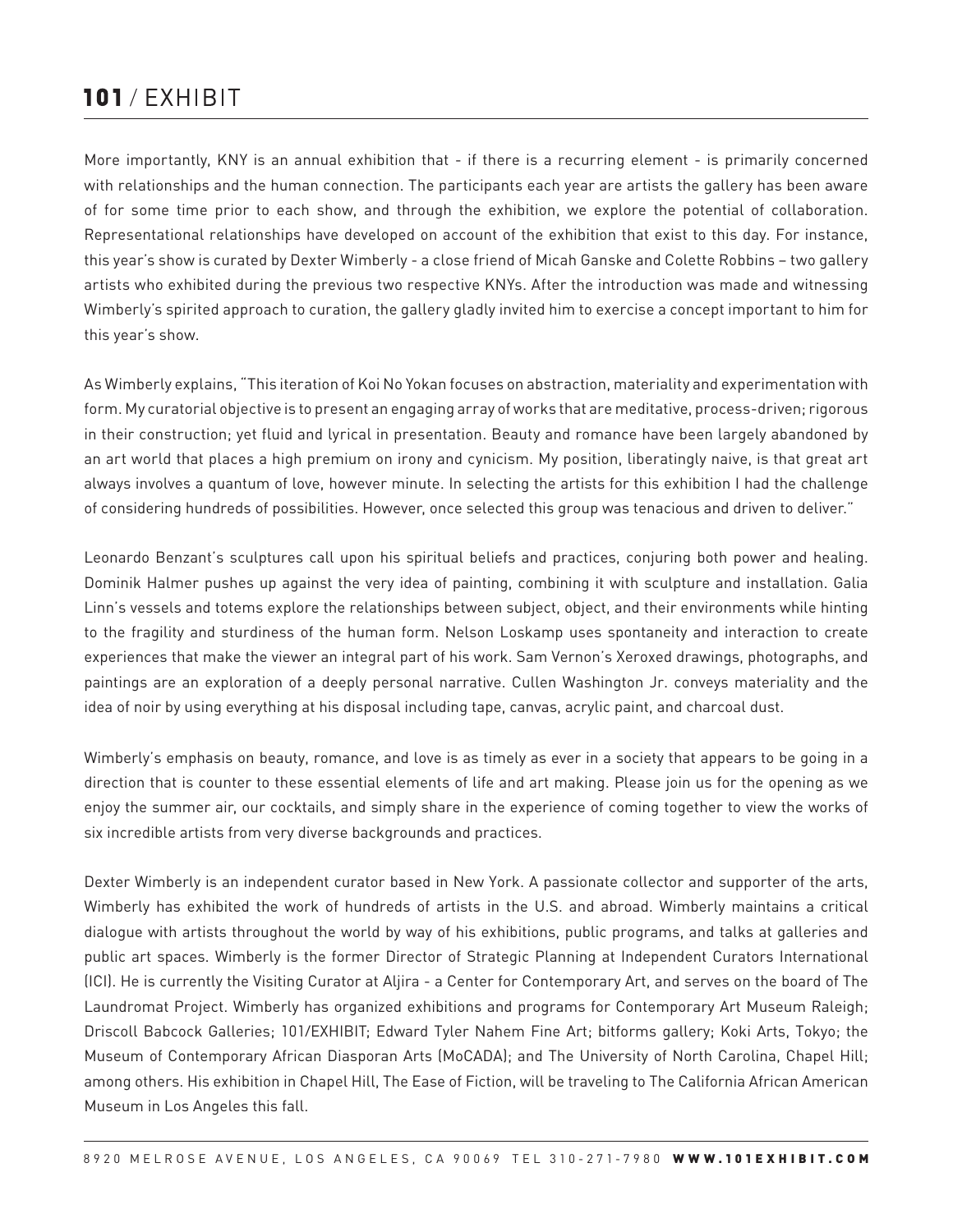#### **Artist Biographies**

#### **Leonardo Benzant b.1972 Brooklyn, New York**

Leonardo Benzant's non-linear practice includes painting, performance, sculpture, sound, and installation. His work relies on intuitive decision-making and a commitment to investigating identity, ancestry, family, community, and spirituality. Benzant draws inspiration from the uniquely shared history of code switching, doubleconsciousness, and multiple narratives that people of African descent have inherited and are compelled to adopt as a survival strategy for daily life. Like this common experience, Benzant's work straddles two worlds. Volleying between the sacred and the secular, Benzant mines a deep well of personal experiences and international artistic vocabularies.

Simultaneously, Benzant looks at Western art historical constructions, modalities of thought, and contemporary discourse to inform his practice while centering his work in community practices and rituals, drawing inspiration from the spirit and the oral traditions of his African ancestors that came across the Atlantic Ocean during the Middle Passage.

#### **Dominik Halmer b. 1978 Munich, Germany**

Dominik Halmer is a German artist, currently living and working in Berlin. He studied fine arts at the renowned Academy in Düsseldorf with Albert Oehlen and later with Heimo Zobernig in Vienna. Coming from an analytical but sensual approach to painting, Halmer works with the collision of different realities.

In his so called "semi-functional image-objects," we find canvases being combined with everyday objects. Based on formal references, Halmer creates a subtle coherence between painting and objects and transforms their specific function into a poetic state of being. He was awarded several grants and is going to have a large solo presentation in the Museum of Arts Wiesbaden in 2017.

#### **Galia Linn b. 1963 Tel-Aviv, Israel**

Galia Linn is a sculptor and site-specific installation artist living and working in Los Angeles. Linn constructs relationships between subject, object, and their environments by creating elemental tensions; a delicate balance between the mediums' limits and Linn's exploration with life's imperfections. Influenced by an early childhood in Israel, a land full of ancient and contemporary relics of past and present civilizations, Linn's work absorbs both her physical body through the manipulation of the material and the emotional and historical resonance of the artists' life. What appears fragile, in the end is rock strong, the cracks become symbolic; a window into the internal makeup of the vessels, a metaphor for strength and beauty; a testament of surrender.

Galia Linn has shown extensively nationally and internationally, and is a part of numerous private collections. Recent exhibitions venues include ESMoA, Marine Projects, LA><Art, Emma Gray 5 Car Garage, 18th St Art Center, and Shulamit Nazarian Gallery in Venice, California. In September 2016 Athenaeum will present Linn's first solo exhibition in La Jolla, California. In July of 2016, Linn will be featured in a duo Exhibition at Mars Gallery.